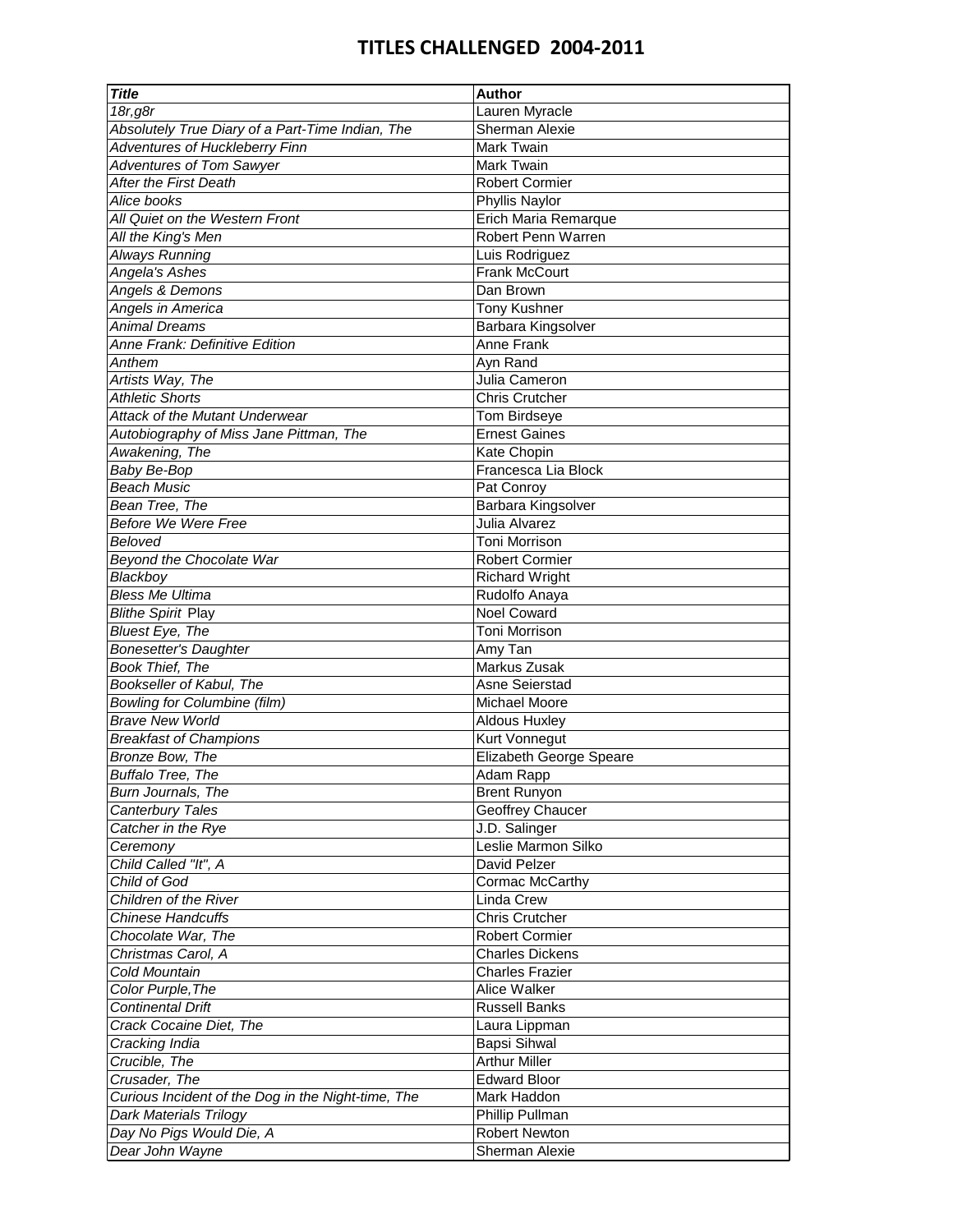| Detour for Emmy                                 | Marilyn Reynolds                           |
|-------------------------------------------------|--------------------------------------------|
| Devils Arithmetic, The                          | Jane Yolen                                 |
| <b>Different Seasons</b>                        | Stephen King                               |
| Dogsong                                         | Gary Paulsen                               |
| Double Date                                     | R. L. Stine                                |
| Down These Mean Streets                         | Piri Thomas                                |
| Drowning Anna                                   | Sue Mayfield                               |
| Earth, My Butt, and Other Big Round Things, The | Carolyn Mackler                            |
| <b>Elmer Gantry</b>                             | <b>Sinclair Lewis</b>                      |
| <b>English Patient, The</b>                     | Michael Ondaatje                           |
| <b>Extreme Elvin</b>                            | Chris Lynch                                |
| <b>Extremely Loud and Incredibly Close</b>      | Jonathan Safran Foer                       |
| Fahrenheit 451                                  | Ray Bradbury                               |
| <b>Fallen Angeles</b>                           | <b>Walter Dean Myers</b>                   |
| Feed                                            | Michael T. Anderson                        |
| Fifth Child, The                                | Doris Lessing                              |
| <b>Flatbellies</b>                              | A. B. Hollingsworth                        |
| Flight                                          | <b>Sherman Alexie</b>                      |
| <b>Flowers for Algernon</b>                     | Daniel Keyes                               |
| Fool's Crow                                     | James Welch                                |
|                                                 |                                            |
| Forever                                         | Judy Blume                                 |
| Forged By Fire                                  | <b>Sharon Draper</b>                       |
| Fun Home: A Family Tragicomic                   | Alison Bechdel                             |
| Gaviotas: A Village to Reinvent the World       | Alan Weisman                               |
| Geography Club                                  | <b>Brent Hartinger</b>                     |
| <b>Ghost Train</b>                              | <b>Jess Mowry</b>                          |
| <b>Girl Interrupted</b>                         | Susanna Kaysen                             |
| Girl with a Pearl Earring                       | <b>Tracy Chevalier</b>                     |
| Giver, The                                      | Lois Lowry                                 |
| Glass Castle, The                               | Jeannette Walls                            |
| Goats, The                                      | <b>Brock Cole</b>                          |
| Going After Cacciato                            | Tim O'Brien                                |
| Golden Compass, The                             | Philip Pullman                             |
| Grapes of Wrath                                 | John Steinbeck                             |
| Great Gatsby, The                               | F. Scott Fitzgerald                        |
| <b>Green Grass Grace</b>                        | <b>Shawn McBride</b>                       |
| Grendel                                         | John Gardner                               |
| Hamlet                                          | William Shakespeare                        |
| Handmaid's Tale, The                            | Margaret Atwood                            |
| <b>Happy Endings</b>                            | Margaret Atwood                            |
| Harry Potter and the Sorcerer's Stone           | J.K. Rowling                               |
| Hills Like White Elephants                      | Ernest Hemingway                           |
| Hobbit, The                                     | J.R.R. Tolkien                             |
| Hoops                                           | Walter Dean Myers                          |
| Hoot                                            | Carl Hisssen                               |
| House of the Spirits                            | <b>Isabelle Allende</b>                    |
| House on Mango Street                           | Sandra Cisneros                            |
| How the Garcia Girls Got Their Accents          | Julia Alvarez                              |
| How the Garcia Girls Lost Their Accents         | Julia Alvarez                              |
| <b>Hunger Games</b>                             | <b>Suzanne Collins</b>                     |
| I Know Why the Caged Bird Sings                 | Maya Angelou                               |
| I Like Guys                                     | David Sedaris                              |
| If On A Winter's Night a Traveler               | Italo Calvino/translated by William Weaver |
| In Country                                      | Bobbie Ann Mason                           |
| Invisible Man                                   | Ralph Ellison                              |
| Ironman                                         | Chris Crutcher                             |
| Jesus Land                                      | Julia Scheeres                             |
| July's People                                   | Nadine Godimer                             |
| Jungle, The                                     | <b>Upton Sinclair</b>                      |
| Kaffir Boy: The True Story of a Black Boy       | Mark Mathabane                             |
|                                                 |                                            |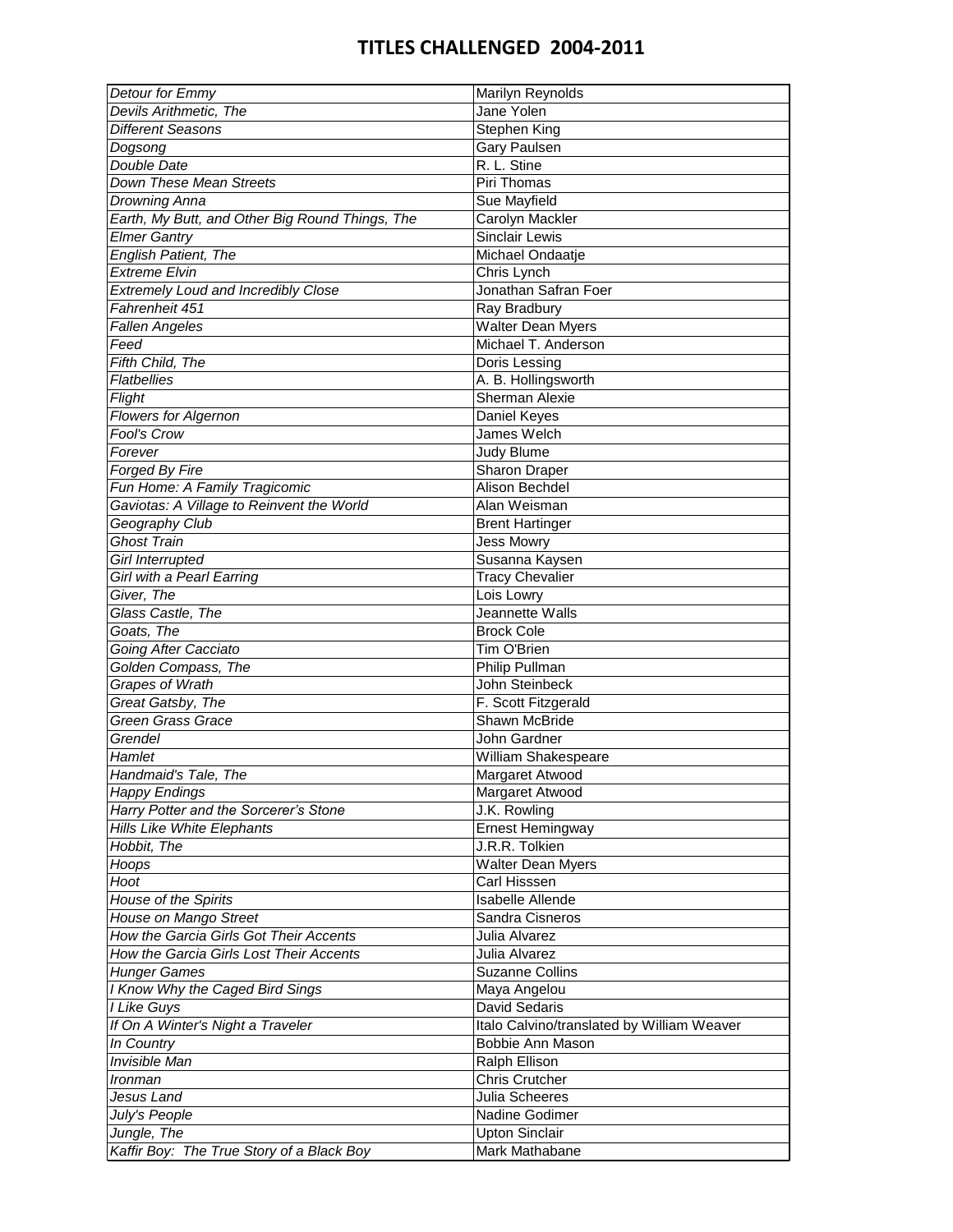| Killing Mr. Griffin - video and novel          | Lois Duncan                        |
|------------------------------------------------|------------------------------------|
| Kite Runner, The                               | Khaled Hosseini                    |
| Learning Tree, The                             | <b>Gordon Parks</b>                |
| Lesson Before Dying, A                         | <b>Ernest Gaines</b>               |
| Life in the Fat Lanr                           | <b>Cherie Bennett</b>              |
| Lily's Ghost                                   | Laura Ruby                         |
| Little Girl Who Did What? The                  | Dianne Dumpey                      |
| Lone Ranger and Tonto Fistfight in Heaven, The | <b>Sherman Alexie</b>              |
| Long Way Gone, A                               | <b>Ishmael Beah</b>                |
| Looking for Alaska                             | John Green                         |
| Lord of the Flies                              | <b>William Golding</b>             |
| Lords of Discipline, The                       | Pat Conroy                         |
| Lottery, The                                   | Shirley Jackson                    |
| Lovely Bones, The                              | Alice Sebold                       |
| Lucky                                          | Alice Sebold                       |
| Luv Ya Bunches                                 |                                    |
|                                                | Lauren Myracle                     |
| Master Harold and the Boys                     | <b>Athol Fungard</b>               |
| Maus II                                        | Art Spiegelman                     |
| Middlesex                                      | Jeffrey Eugenides                  |
| Miracle's Boys                                 | Jacqueline Woodson                 |
| Missing the Piano                              | Adam Rapp                          |
| Modern Faerie Tale                             | <b>Holly Black</b>                 |
| Monster                                        | <b>Walter Dean Myers</b>           |
| Montana 1948                                   | Larry Watson                       |
| More Loving One, The, poem                     | W. H. Auden                        |
| More Scary Stories to Read in the Dark         | <b>Alvin Schwartz</b>              |
| More Scary Stories to Tell in the Dark         | <b>Alvin Schwartz</b>              |
| My Brother's Hero                              | Adrian Fogelin                     |
| Namesake, The                                  | Jhumpa Lair                        |
| <b>Native Son</b>                              | <b>Richard Wright</b>              |
| <b>Nickel and Dimed</b>                        | <b>Barbara Ehrenreich</b>          |
| Night                                          | Elie Wiesel                        |
| <b>Ninteen Minutes</b>                         | Jodi Picoult                       |
| Norwegian Wood                                 | Haruki Murakami                    |
| <b>Noughts and Crosses</b>                     | Malorie Blackman                   |
| Of Mice and Men                                | John Steinbeck                     |
| One Flew Over the Cuckoo's Nest                | Ken Kesey                          |
| Ordinary Man, An                               | Paul Rusesabagina and Tom Zoellner |
| Ordinary People                                | <b>Judith Guest</b>                |
| Other Side of the River, The                   | Alex Kotlowitz                     |
| Out of the Dust                                | Karen Hesse                        |
| Outsiders, The                                 | S.E. Hinton                        |
|                                                |                                    |
| Perks of Being a Wallflower, The               | Stephen Chbosky                    |
| Persepolis                                     | Marjane Satrapi                    |
| Pigman, The                                    | Paul Zindel                        |
| Plainsong                                      | Kent Haruf                         |
| Poisonwood Bible, The                          | Barbara Kingsolver                 |
| Prayer for Owen Meany, A                       | John Irving                        |
| <b>Prince of Tides</b>                         | Pat Conroy                         |
| Princess, The                                  | Jean Sasson                        |
| Ragtime                                        | E. L. Doctorow                     |
| Rainbow Boys                                   | Alex Sanchex                       |
| Rats Saw God                                   | Rob Thomas                         |
| Red Sky at Morning                             | <b>Richard Bradford</b>            |
| <b>Reservation Blues</b>                       | Sherman Alexie                     |
| <b>Ricochet River</b>                          | Robin Cody                         |
| Roll of Thunder, Hear My Cry                   | Mildred Taylor                     |
| <b>Rumble Fish</b>                             | S. E. Hinton                       |
| <b>Running Loose</b>                           | <b>Chris Crutcher</b>              |
| Savage Run                                     | C. J. Box                          |